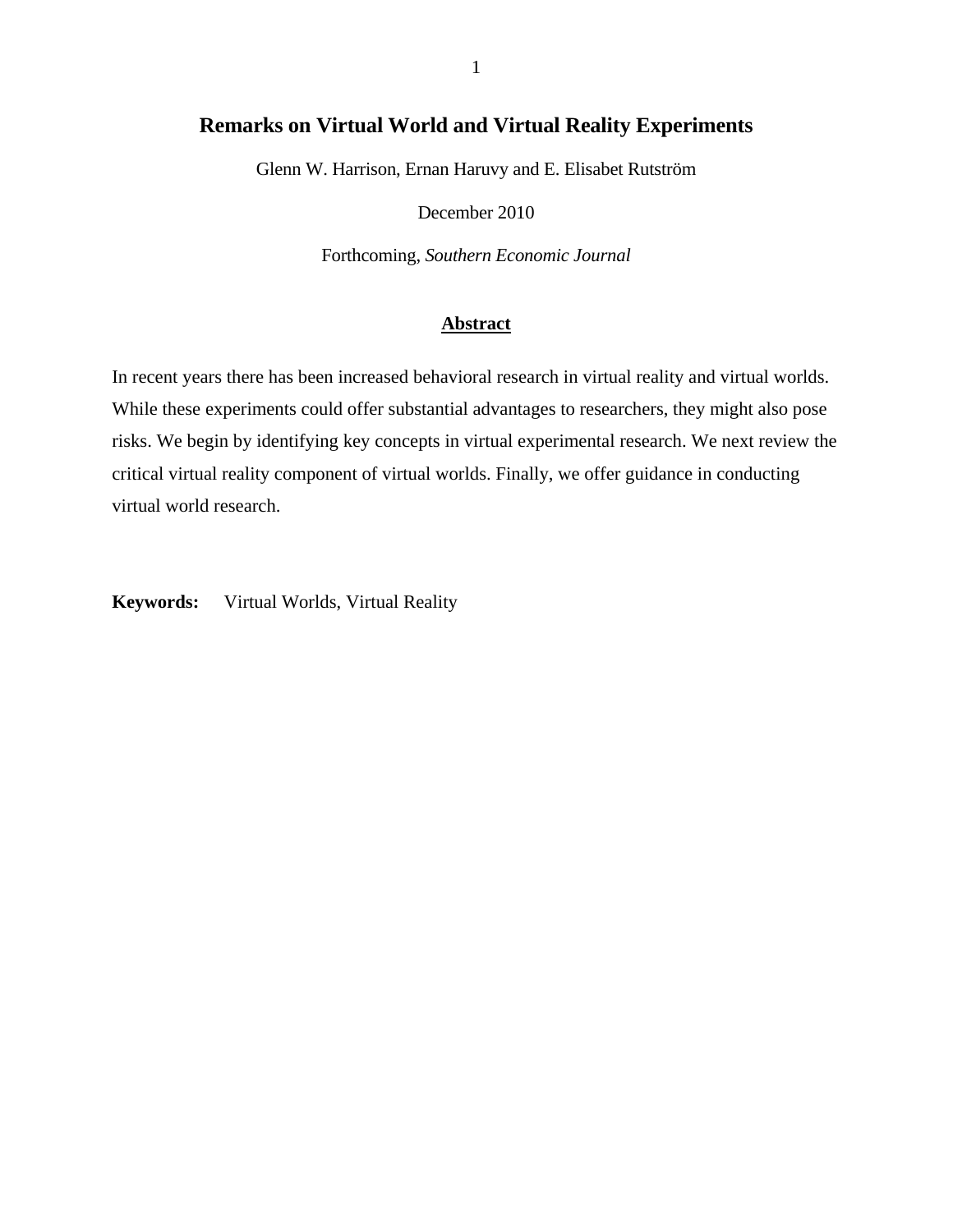#### **1. Introduction and Definitions**

As humans spend more of their work and leisure time in front of computers, the need for research into the role of *virtual environments* is increasing. The word *virtual* simply means something that is like something else, but without some of the properties of that which it is like. Although that sounds vague, some examples illustrate why one would want a general definition. In the context of computers, the word virtual just means computer simulated. Thus, a virtual environment implies that *something* inherent to the physical environment in which a user is communicating, socializing or gathering information is computer generated or mediated. Virtual worlds are perhaps the most extensive form of virtual environments, involving visual simulations that allow interactions between people in real time. Less extensive forms of virtual environments relax some of these aspects. For example, social networking sites do not include simulations of physical places or require real time interactions, but are still virtual environments where socialization and communications take place.

*Virtual reality* refers to computer-generated 3D real-time environments where users interact with the simulated environment. These environments can be as visually rich as any movie, but they differ from movies because the actions users take affect the environment. Two important features of these environments are *temporal and spatial realism* (Liang, Shaw and Green (1991), Durlach et al. (2000), Turner and Turner (2006), Mennecke et al. (2008), and Fiore, Harrison, Hughes and Rutstrom (2009)). *Temporal realism* means that events take place in real time and that there are no distracting lags or discrete time lapses. *Spatial realism* means that images are understood by the simulation software as 3D, and that participants can move around and view objects from different perspectives. When the virtual reality is sufficiently "real," users become *immersed* in their virtual experiences: the stimuli from the virtual interactions are dominating their perception and cognition.

What sets virtual *worlds* apart from other virtual *reality* environments is the interaction between human participants. Participants in virtual worlds use an in-world representation, an *avatar*, to engage in any number of activities, including social interactions, commerce, and role play, but also to engage in activities of a more individualistic nature, including artistic creation. As with interactions in the physical world, virtual interactions include production activities by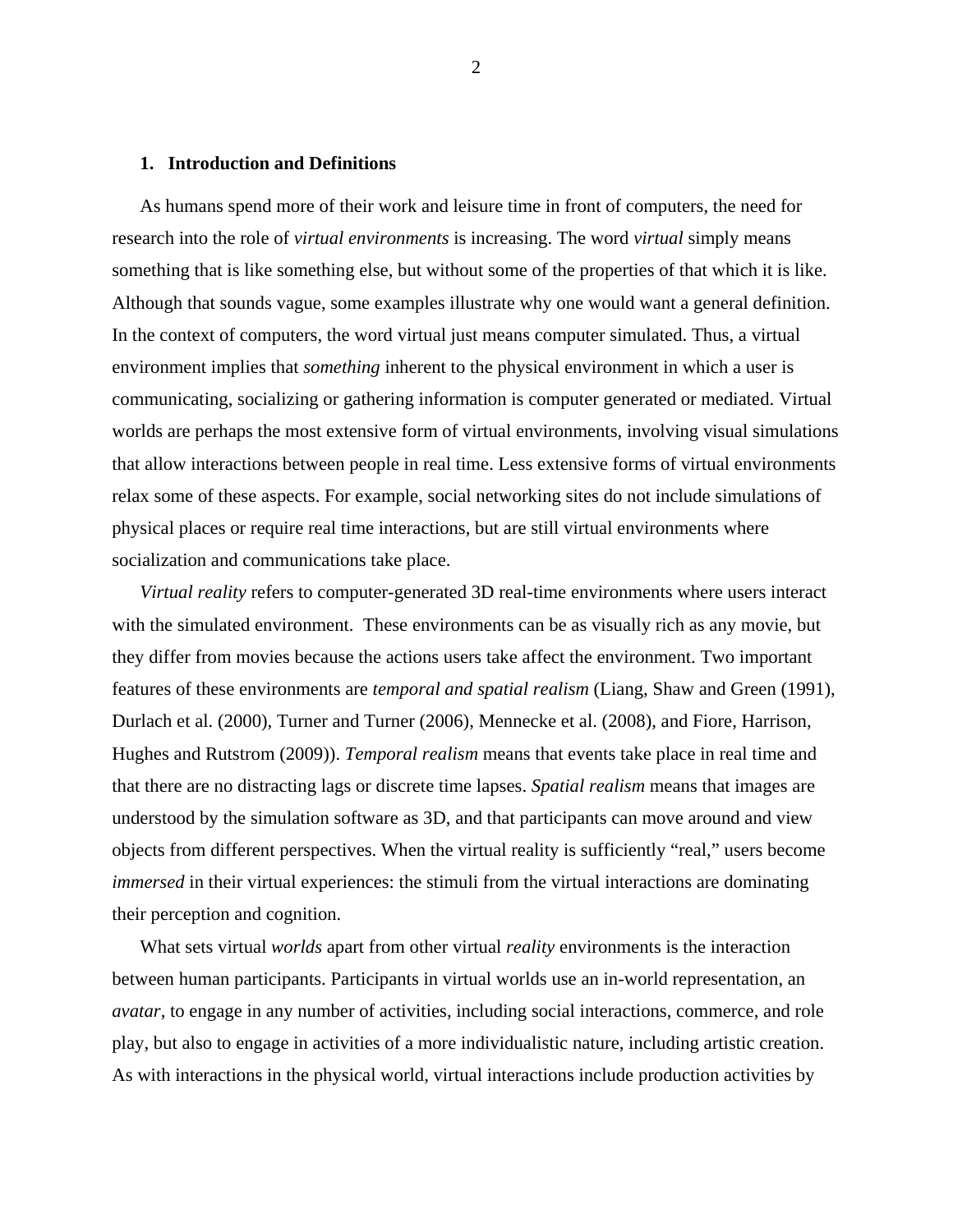virtual world residents, activities that might alter their environment in a way that affects other residents.

A critical aspect of most virtual worlds is that they are characterized by their persistence: they do not cease to exist when a participant leaves. Thus, events continue to unfold when a user is not present, and the world will have changed during the user's absence.

So far we have described the ways that virtual worlds are similar to the physical world. Virtual worlds differ from physical worlds in several important respects. One is the elimination of real *geographic distance.* Thus, real world residents as far apart as in Melbourne and Uppsala can interact at the same time in the same virtual place through their virtual world resident avatars. From the perspective of an experimental researcher, this allows one to conduct experiments that simultaneously include participants from many different geographic locations.

Virtual worlds also differ from the physical world in that *genetically generated physical distances* are eliminated. Social identity, one's role in society, social norms and opportunities, are largely determined by genetics, such as race, gender, and beauty. Virtual worlds allow individuals to control the appearance of their gender, race, appearance, and other otherwise genetically determined characteristics. The ability to modify appearance can serve to increase experimental control over those features, but may also introduce problems such as misrepresentation of one's true demographic characteristics unless there are other ways to verify these. The anonymity that is possible through virtual interactions may also affect perceptions of social distance, and therefore introduce behavioral effects. Charness, Haruvy, and Sonsino (2007) compare behavior of internet and lab subjects in the "lost-wallet game," and find significantly less trust on the internet.

A final difference between virtual worlds and the physical world is the ability to *temporally coordinate* and to be present at multiple places at the same time. Interactions in the physical world, including those in the experimental laboratory, require participants to be present at the same time. Many virtual interactions, such as email, social networks, blogs, and forums, allow individuals to eliminate the need for coincidence of presence in many cases.

#### **Virtual Reality**

The potential benefit to experimental and behavioral research of utilizing virtual reality is that the cues provided are naturalistic, allowing respondents to get immersed in the task in ways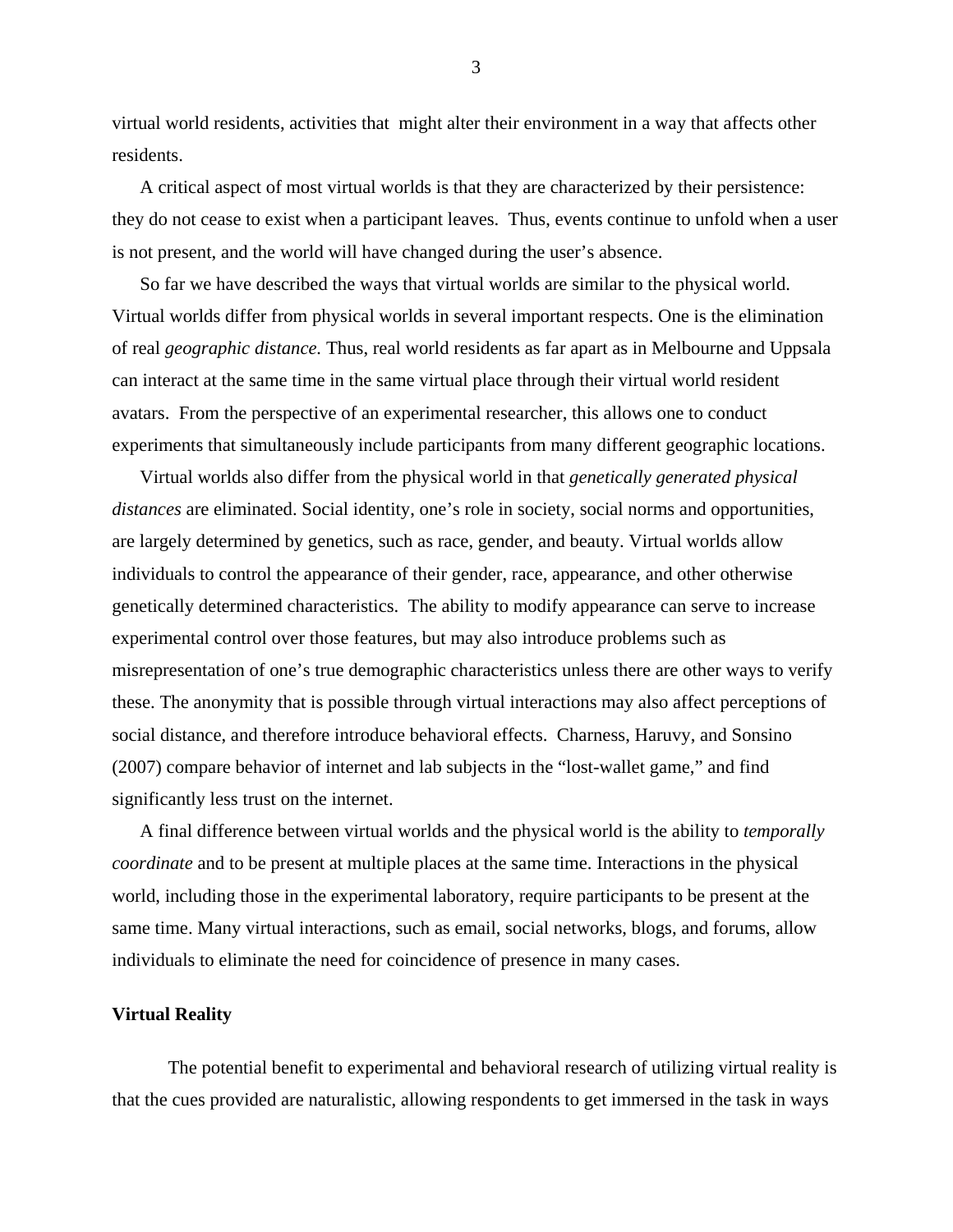that may not be possible using standard text and picture interactions. One area in which task representation is important is the perception of risk and uncertainty. Traditionally, economists have elicited individual risk preferences using choices over lotteries. The common understanding based on research across many years, going as far back as Bernoulli, is that people are most often risk averse. There is, however, a great deal of heterogeneity in risk attitudes across individuals but also across tasks and frames for the same individual.

Sometimes the extent of risk aversion in one settings appears to be different from behavior and revealed preference in other settings, and in other cases inconsistent with expected utility theory. Preference reversals provide one crisp example, but there are others. Moreover, risk aversion is often alleged to be frame-dependent. If true, this is neither appealing nor prescriptive. However, this could be because the choices mathematicians and economists present to individuals are abstract and devoid of context. In naturally occurring settings individuals take calculated risks hundreds of times a day with what seems to be remarkable success. One such example is in driving decisions. Individuals must make hundreds of choices, involving significant risk, including what speed to drive at, how much distance to keep from the vehicle in front, whether to pass a vehicle, whether they can clear a busy intersection in time, and so on. These decisions can reveal a lot about an individual's risk preference, but they cannot be easily abstracted. Below is a demonstration of a driving simulator used by Dixit, Harrison and Rutstrom (2010) and Andersen et al. (2010) for the purpose of measuring individuals' risk attitudes through naturalistically generated uncertainty. This driving simulation measures individual choices relating to crash risk or travel time uncertainty. In addition, this simulator environment allows one to study individual route choices in simulated traffic environments. These studies demonstrate that it is possible to build naturalistic virtual reality analogues of the standard, controlled, binary lottery instruments popularly employed in experiments eliciting risk attitudes.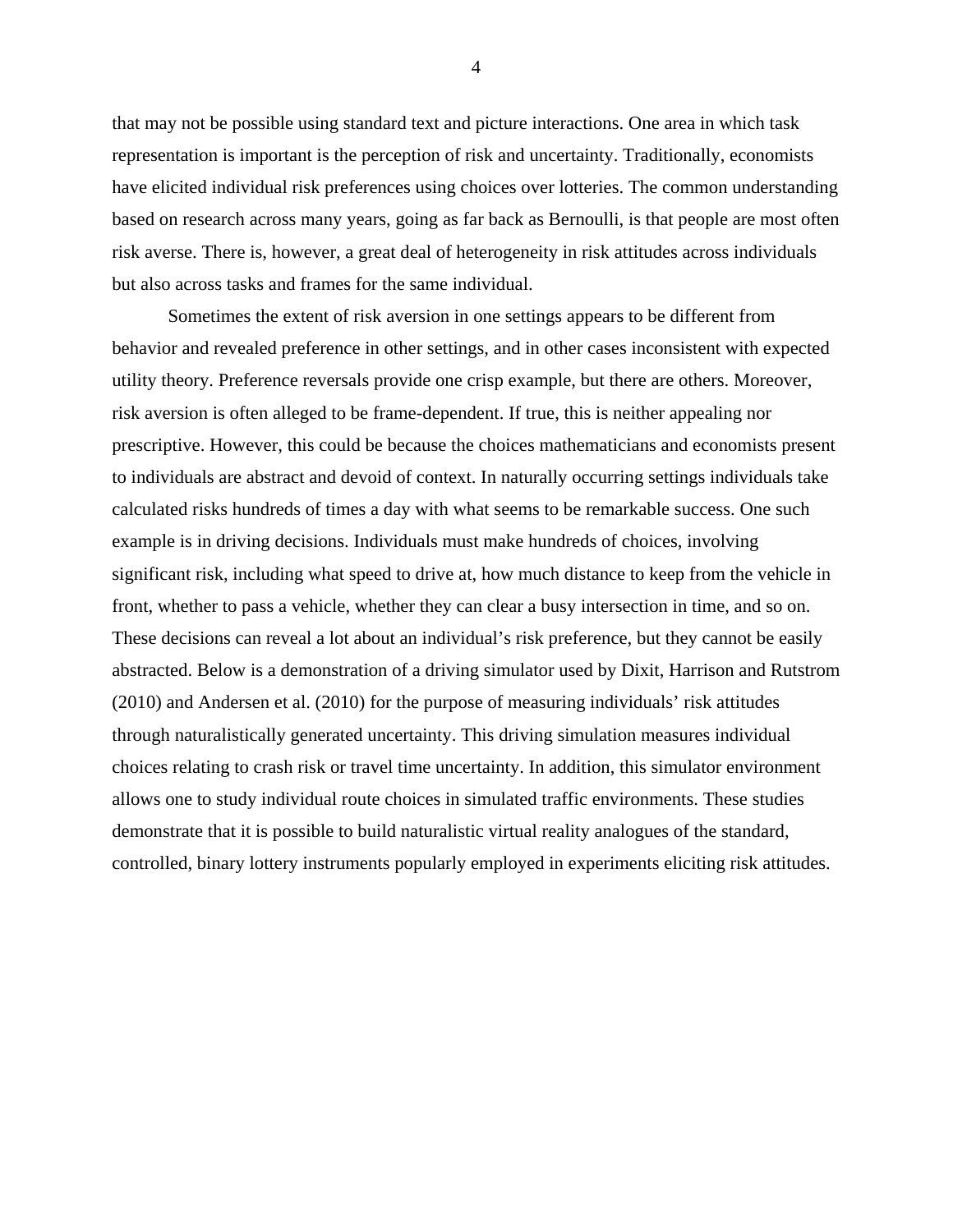



Another example of virtual reality presentations of uncertain choice scenarios is the wild fire risk management applications in Fiore, Harrison, Hughes and Rutstrom (2009). The controlled burn of parts of forests as a fire management policy avoid future uncontrolled wildfire, and is widely viewed in the fire management field as an effective policy that reduces the risk of large damages. It can thus be viewed as choices with uncertain outcomes, known in economics as ''lotteries'' or ''prospects'' that represent a range of final outcomes, each with some probability. Eliciting the true valuations of affected residents' for controlled burns in their neighborhood may not be realistic in a hypothetical abstract questionnaire, since it does not evoke the same responses as an actual wildfire or controlled burn might. Fiore, Harrison, Hughes and Rutstrom (2009) invested significant attention in the modeling and rendering of virtual trees, forests, and fires, and compared different approaches to visualization in extracting valuations for these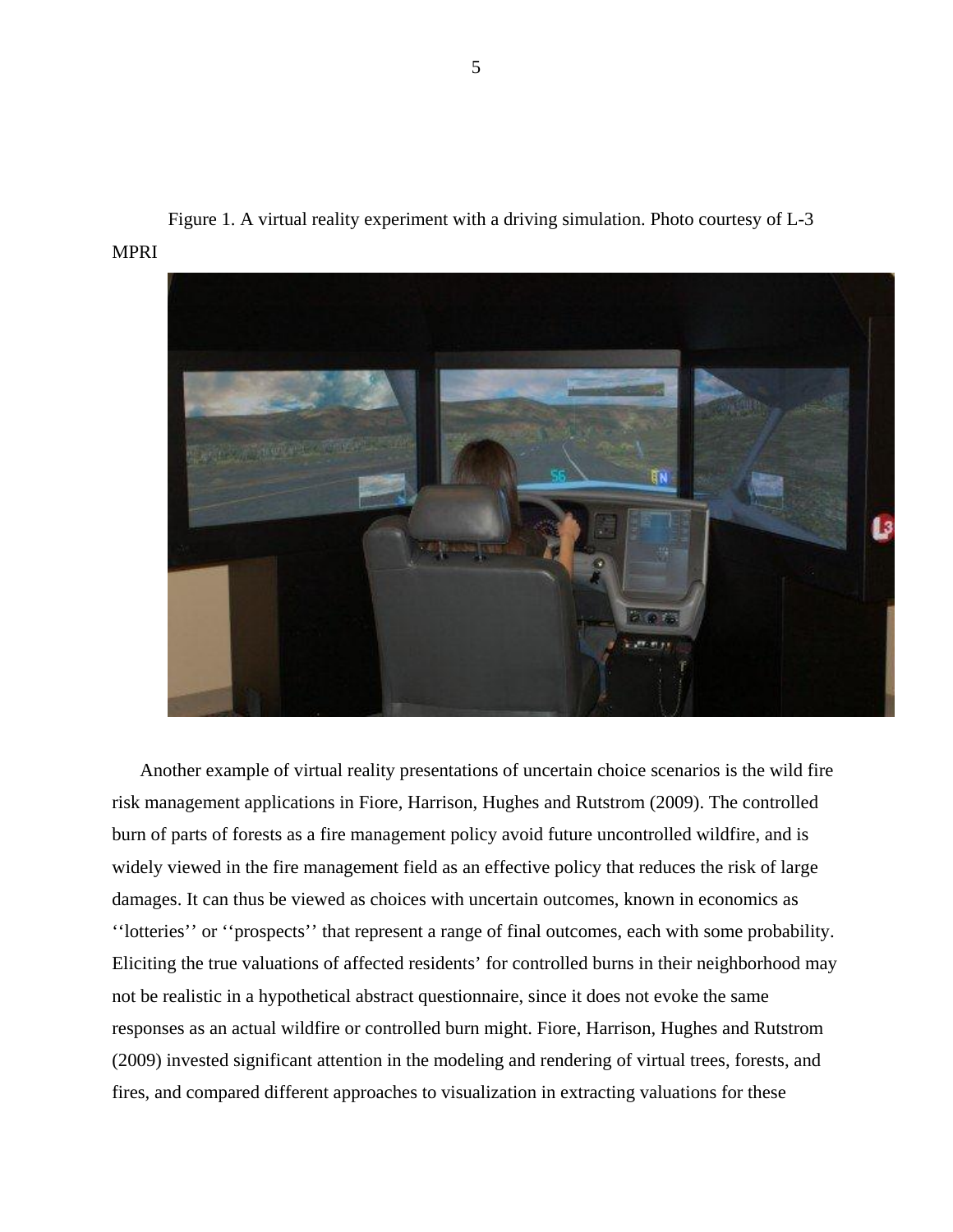probabilistic events through virtual reality simulations of forests and forest fires. Figure 2 illustrates the type of virtual reality environment they developed for this elicitation. They report that risk perceptions are more accurate when using virtual reality than when presenting scenarios using traditional static images and text only.

Figure 2. A virtual reality experiment involving forest fires. Image courtesy of Fiore, Harrison, Hughes and Rutstrom (2009).



Another type of virtual reality research involves online role playing games, particularly focusing on group interactions and group behavior in naturalistic environments. McCabe, Twieg, and Weel (2010) conducted a common pool resource experiment in virtual worlds. They purchased an island on *Second Life* they imaginatively called Hurricane Island. The island is realistic looking, with island-like physical surroundings, and contains eight houses and multiple weather defense stations. These stations defend against hurricanes that frequent the island wreaking havoc on virtual property. Eight islanders live on the island at any one time. Islanders earn money by staying at their virtual homes, but their homes can be damaged by hurricanes. The more damaged their home, the less money they earn. While islanders can repair their homes, this costs them money. Islanders can choose to defend their homes by contributing to a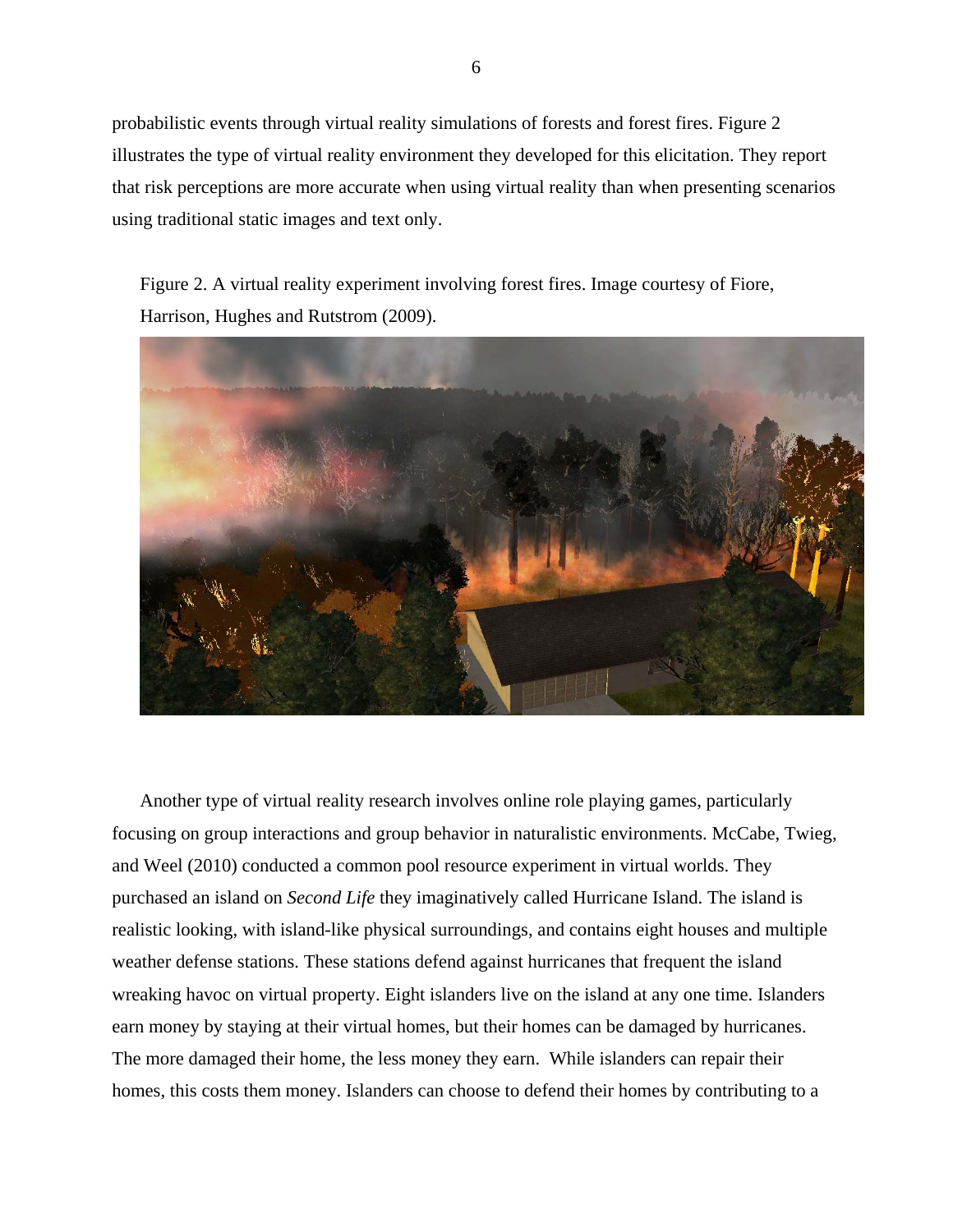public good in the form of manning one of several weather stations scattered throughout the island. However, this is a costly activity to the attendee with benefits to all islanders. Thus, islanders have strong incentives to free ride, and let someone else defend their homes. Since houses are located at different places on the island, and weather stations are scattered, the equilibria are quite complex. However, the environment here is one of sufficiently high involvement and realism to allow levels of coordination that are not typically observed in the traditional laboratory. Moreover, by observing the communication and interaction between subjects and subsequent actions, McCabe, Twieg, and Weel (2010) are able to decipher the exact process by which coordination comes about. They identify one observed pattern as planning, agreements, information, monitoring and social reward, although this is only one of the observed patterns. This experiment demonstrates the potential of virtual reality, as a component of virtual worlds, to provide evidence of behavior in naturalistic settings, and involving real human social interactions as opposed to abstract laboratory environments.

## **Guidance in Virtual World Research**

 The criteria for what constitutes good virtual world research are no different from those applying to laboratory experiments in general: as usual, one needs to worry about internal validity and external validity. Internal validity pertains to the ability of the design to clearly and separately identify the constructs, motives and strategies under investigation. External validity refers to the ability to make general statements about environments and settings outside the laboratory based on laboratory findings.

**Internal validity.** The first issue for internal validity is making sure the design is incentive compatible. Incentive compatibility means that the incentives in the task presented are aligned with the incentives proposed in the theory being tested. In the presence of unobserved and uncontrolled intrinsic incentives, such as other regarding preferences or risk attitudes, the theory tests are confounded (see e.g. Andersen, Harrison, Lau and Rutstrom (2008)).

It is not clear if these problems will be alleviated or exacerbated with virtual worlds. More likely, better controls in the design of experiments are needed, rather than a different platform. Nevertheless, it may be the case that virtual worlds will make it more difficult to reliably assess demographics and other controls that are important for identification (see Duffy,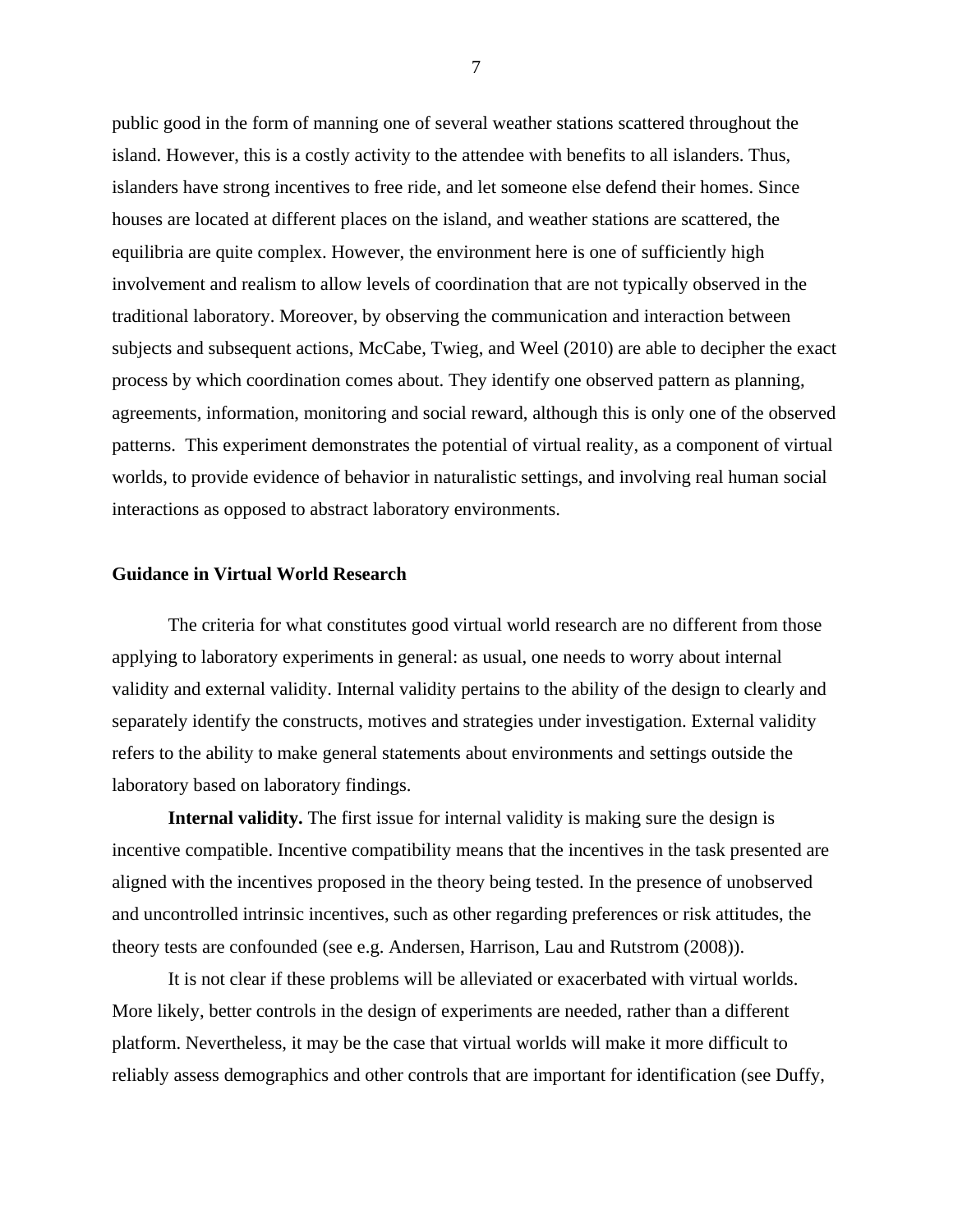2010, in this issue). When recruitment takes place entirely within the virtual world this is likely a serious problem, as discussed below.

A second issue for internal validity is controlling for perception confounds. In an abstract lab environment such perception confounds include the background and natural frames subjects might be bringing with them based on their life experiences and that they then impose on the abstract description (Harrison and List (2004), Harrison and Rutstrom (2001)). The dictator game, for example, is one of the least natural environments because it involves giving money to an anonymous stranger for no particularly good reason. Thus, a subject might imagine a charitable situation or think of the experiment as an environment testing his willingness to "look generous" in some sense, or the subject may be influenced to think of the experimenter as part of the game since the fact that the experimenter designed the artefactual environment becomes salient. Virtual worlds have the ability to bring a field dimension to many experiments, as described in the previous section, in a way that could remove or diminish the need for subjects to apply their own (internal) frames.

Crucial to internal validity is the answer to the question: who are your subjects and what do you know about them? One such concern is gender misrepresentation. Gender swapping, the use of an avatar of the opposite gender, is quite common in virtual worlds (Yee, (2001), Huh and Williams (2009), and Hussain and Griffiths (2008)), with males roughly twice as likely to engage in this practice as females (Yee (2001), Huh and Williams (2009)).

Looks can be deceiving. On the virtual world of Second Life, for example, nearly all avatars are young and attractive, and casual inspection informs us that many people interested in virtual worlds are not. An important purpose for virtual worlds is to create an alternate life, so that differences from one's own life, so that one's characteristics in virtual worlds, projected as well as self-reported, might be expected to be false. Depending on the application and research question, this may or may not be a critical issue (see related concerns in Duffy (2010, this issue). It is certainly an important issue for external validity, however, as we discuss next. A more critical concern pertains to cheating. It is certainly possible for subjects to attempt to participate multiple times. This is also possible in the lab, of course, and experimenters try to keep careful databases to prevent such instances. In the virtual world, subjects may do so relatively costlessly by obtaining multiple avatars. It is therefore important to adopt careful recruiting methods to avoid such problems. One commonly used technique is to recruit only subjects who participate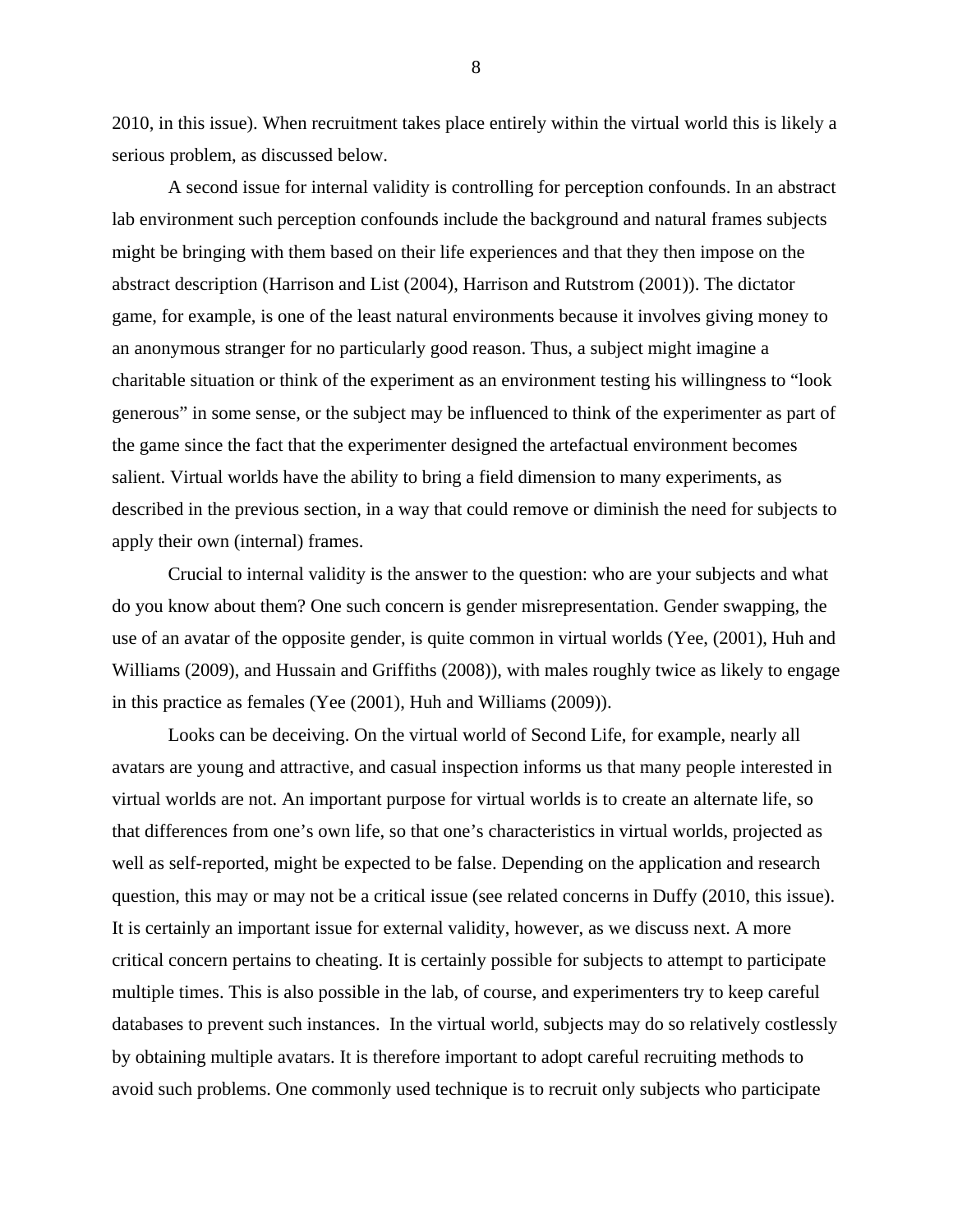on forums and groups, which they presumably do not do under multiple personalities. Another is to recruit passer-bys (Fullbrun, Richwien and Sadrieh (2009)). The tightest control can be obtained by traditional lab recruitment methods where the experimenter has a chance to verify who the subjects are.

**External Validity.** One of the most common criticisms of lab experiments is that they may not apply to the real world. That is, it is not clear that college students participating in an experiment with a relatively low cash amount at stake behave the same way as business people, firm managers, and governments. The same criticism can be leveled against virtual world experiments. Moreover, a common criticism is that the virtual world results may not generalize back to the lab! Of course, the larger of the virtual worlds have populations comparable in size to medium-sized countries, presumably with a high degree of demographic heterogeneity, so the concern about generalizability to college students may be misplaced.

The real issue, of course, for all experimenters, whether their environment is the lab, the virtual world, or the field, is sample selection. Simple catalogues of demographic variability say nothing about the insidious effects on inference of sample selection on unobservables. That said, it is important to know who your subjects are in order to extrapolate to other populations, and this simple premiss may be widely violated in virtual worlds, as discussed above. Any claim for greater diversity or some superiority of virtual world subjects should probably be replaced by a discussion of selection issues and the differences of these procedures and sample selection biases relative to student populations or populations of subjects for field experiments.

A second aspect of external validity of great concern in the lab and in virtual worlds is that of naturalistic cues. An important use of virtual research is to generate counterfactual dynamic scenarios with naturalistic field cues and scientific realism. What this means is that subjects need to see an environment that is familiar, or at least recognizable, to them in naturally occurring settings, and then this environment can be perturbed in some controlled manner to generate policy implications. This contrasts sharply with the standard presentation frames of the mainstay technology of experiments. At this point in the discussion, it is important to identify the difference between naturalistic cues and framing. Framing implies setting up an environment that would be suggestive to subjects as to how to behave, making certain aspects of the information relatively more salient and triggering specific decision heuristics; naturalistic cues implies setting up an environment as close to the environment that subjects naturally make decisions in, and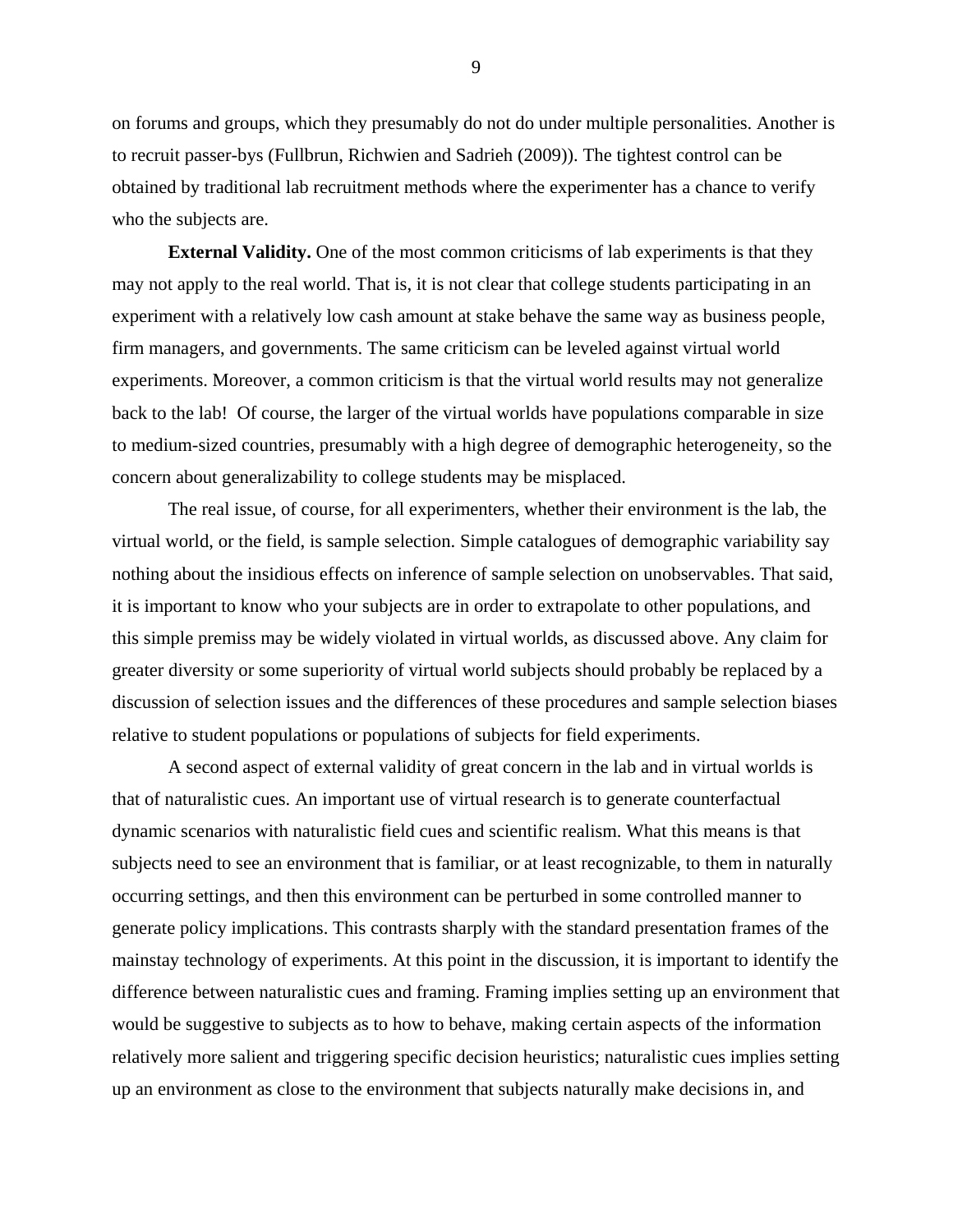giving them those same decisions to make. The latter is a key benefit of virtual research that is not available in laboratory settings.

Table 1. Design Issues in Virtual World Experiments

| <b>Internal Validity</b>                               |
|--------------------------------------------------------|
| Is the design incentive compatible?                    |
| Controlling for confounds.                             |
| Who are your subjects and what do you know about them? |
|                                                        |
| <b>External Validity</b>                               |
| Are the cues natural?                                  |
| Naturalistic Cues versus Framing.                      |
| Are the subjects representative?                       |
| Diversity vs. different sample selection process       |

# **Conclusion**

We love doing experiments in all environments: the lab, the field, and in virtual worlds. But we urge some caution in the excitement over virtual reality and virtual worlds, so that novelty does not mask methodological insights that could not come from simpler, more familiar environments. In this paper we first precisely defined what virtual worlds are, how they are similar to and different from physical worlds and lab environments. Second, we explained and illustrated key aspects of virtual reality, a critical component of virtual worlds, and virtual reality research. Internal validity requires one needs to pay attention to the "R" in virtual reality more than a casual observer might think. Third, we identified the key criteria of establishing quality virtual world research. While these are same criteria as in any experimental research, they translate a bit differently in virtual worlds, and we gave particular attention to issues that concern us. In particular, sample selection issues are ones that affect all experimental research, and just happen to be more severe in virtual worlds. We hope this serves as a valuable roadmap for future research in virtual reality and virtual worlds, as well as the contributions in this issue.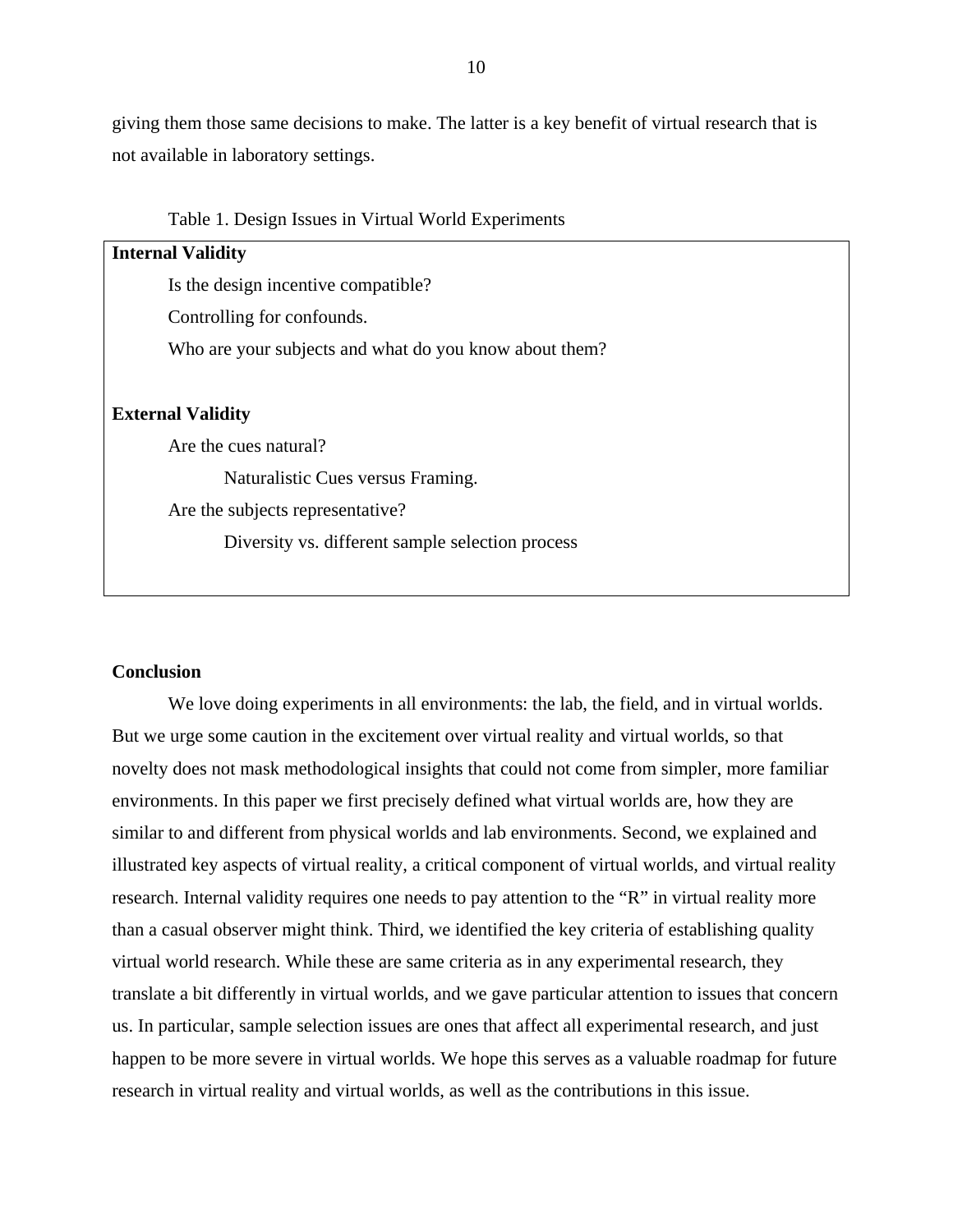# **References**

- Andersen, Steffen, Glenn W. Harrison, Morten I. Lau and E. Elisabet Rutström (2008), " Eliciting Risk and Time Preferences," *Econometrica*, 76(3), 583-618
- Andersen, Steffen, Vinayak Dixit, Rami Harb, Glenn W. Harrison, Morten I. Lau, Essam H. Radwan and E. Elisabet Rutström (2010), "Experiments on Driving Under Uncertain Congestion Conditions ", *Unpublished Manuscript*, Experimental Economics Center, Andrew Young School of Policy Studies, Georgia State University.
- Bernoulli, Daniel (1738), "Specimen theoriae novae de mensura sortis" *Commentarii Academiae Scientiarum Imperialis Petropolitanae*, Tomus V, 175-192, translated as "Exposition of a new theory on the measurement of risk," *Econometrica* 22(1), 1954, 23-26.
- Dixit, Vinayak, Glenn W. Harrison and E. Elisabet Rutström (2010), "Risk Attitudes and Risk Perceptions in the Driving Simulator", *Unpublished Manuscript*, Experimental Economics Center, Andrew Young School of Policy Studies, Georgia State University.
- Durlach, N., G. Allen, R. Darken, R. L. Garnett, J. Loomis, J. Templeman and T. E. von Wiegand (2000), "Virtual Environments and the Enhancement of Spatial Behavior: Towards a Comprehensive Research Agenda," *Presence: Teleoperators and Virtual Environments 9(*6), 593–615.
- Fiore, Stephen M., Glenn W. Harrison, Charles E. Hughes and E. Elisabet Rutström (2009), "Virtual Experiments and Environmental Policy," *Journal of Environmental Economics and Management* 57, 65–86
- Fullbrun, Sascha, Katharina Richwien and Abdolkarim Sadrieh (2009), "Trust and Trustworthiness in Anonymous Virtual Worlds," *FEMM Working Paper 9033*, Faculty of Economics and Management, Otto-von-Guericke University Magdeburg, 2009
- Harrison, Glenn W. (2008), "Neuroeconomics: A Critical Reconsideration," *Economics & Philosophy*, 24(3), 303-344.
- Harrison, Glenn W. and John A. List (2004), "Field Experiments," *Journal of Economic Literature*, 42(4), 1013-1059.
- Harrison, Glenn W. and E. Elisabet Rutström (2001), "Doing It Both Ways -- Experimental Practice and Heuristic Context," *Behavioral and Brain Sciences,* 24(3), 413-414.
- Hussain, Z. and Griffiths, M.D. (2008), "Gender Swapping and Socializing in Cyberspace: An Exploratory Study," *Cyberpsychology & Behavior*, 11 (1), 47-53